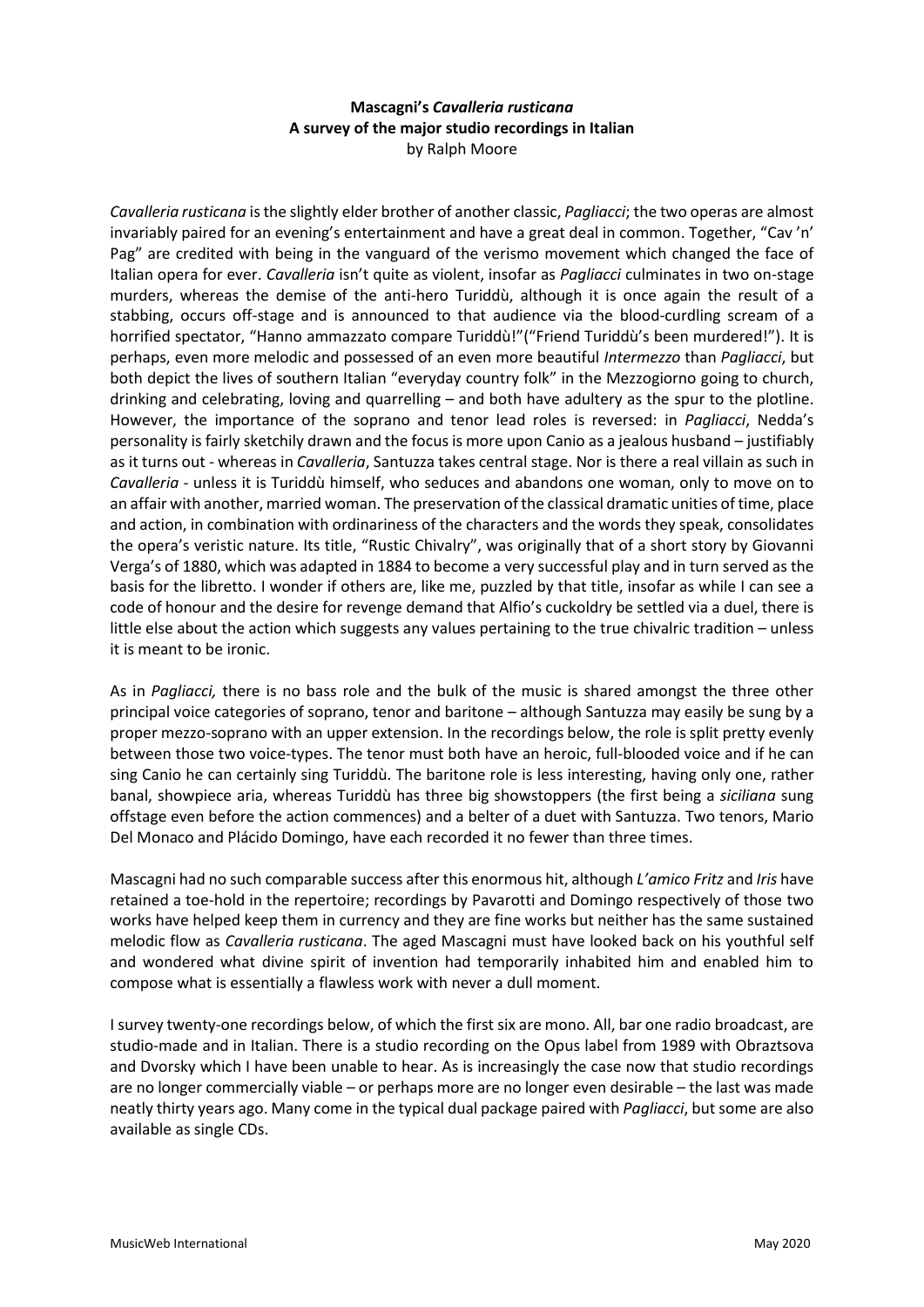## **The Recordings**

**Pietro Mascagni – 1940** (mono) EMI; Nimbus; Arkadia, Naxos; Membran Orchestra & Chorus - Teatro alla Scala

Santuzza - Lina Bruna Rasa Turiddù - Beniamino Gigli Alfio - Gino Bechi Lola - Maria Marcucci Lucia - Giulietta Simionato

Lina Bruna Rasa was, according to the judgement of the composer himself, and remains, by common consent, the best ever exponent of the role of Santuzza. Both she and the conductor, who is Mascagni, are even more animated and energised in their 1938 live performance recorded at Dutch Royal Theatre, The Hague, than in this 1940 studio recording, but this studio recording still bears witness to how and why she created such a sensation before her declining mental state sadly curtailed her career. The real glory of this recording is the combination of a really biting lower register and shining top notes, components of a voice which she deploys with reckless abandon - so much so that she is occasionally wild in pitch and too often a bit flat but the excitement she generates is more than enough compensation for a few intonation issues. She absolutely throws herself into the characterisation and exploits her fast, almost rattling vibrato to create real tension.

Responses to Gigli's very open, gung-ho and sometimes lachrymose vocal production vary; his is obviously a great voice but I do not personally always much warm to it. He is recorded too near in the opening s*iciliana* to be off-stage, tends to over-sing – as per its concluding note, where he is clearly pressing too hard – and sounds a bit old for the role; he was, after all, born in the year of the opera's composition. There is a certain irony in the young (thirty-year-old) Giulietta Simionato singing his Mamma in her first commercial recording, as she herself would be a celebrated Santuzza in due time. An additional bonus is the presence of the brazen-voiced Gini Bechi as Alfio, sounding really menacing, especially compared with Gigli's plaintive, "honeyed" timbre; no wonder Alfio wins the knife-fight. Gigli sings impressively but his tenor doesn't carry the visceral, virile thrill of Del Monaco or Corelli.

This recording has the bonus of a spoken introduction by the composer at 76 years old and conducting in fairly leisurely fashion the opera he composed fifty years earlier. He tends to be slow and pull tempi about too much but that doesn't much matter; it's the voices which count here, especially as the orchestra is recessed.

**Arturo Basile - 1952** (mono, radio broadcast) Warner Fonit Cetra Orchestra Lirica & Coro della Cetra di Torino

Santuzza - Giulietta Simionato Turiddù - Achille Braschi Alfio - Carlo Tagliabue Lola - Fernanda Cadoni Lucia - Liliana Pellegrino

Fair mono sound, a good orchestra, an enthusiastic chorus, a generally fine cast and an experienced conductor who caresses the music lovingly make this an attractive prospect for the punter – with one problem: Achille Braschi has a strong, penetrating tenor but also a very "bottled" tone and a nasty, "caprino" tremolo-vibrato which surely proceeds from excessive tension on his vocal muscles and might explain both his limited recorded legacy and the fact that he is virtually forgotten today. What might have been tolerable and even thrilling live becomes irritating in a recording.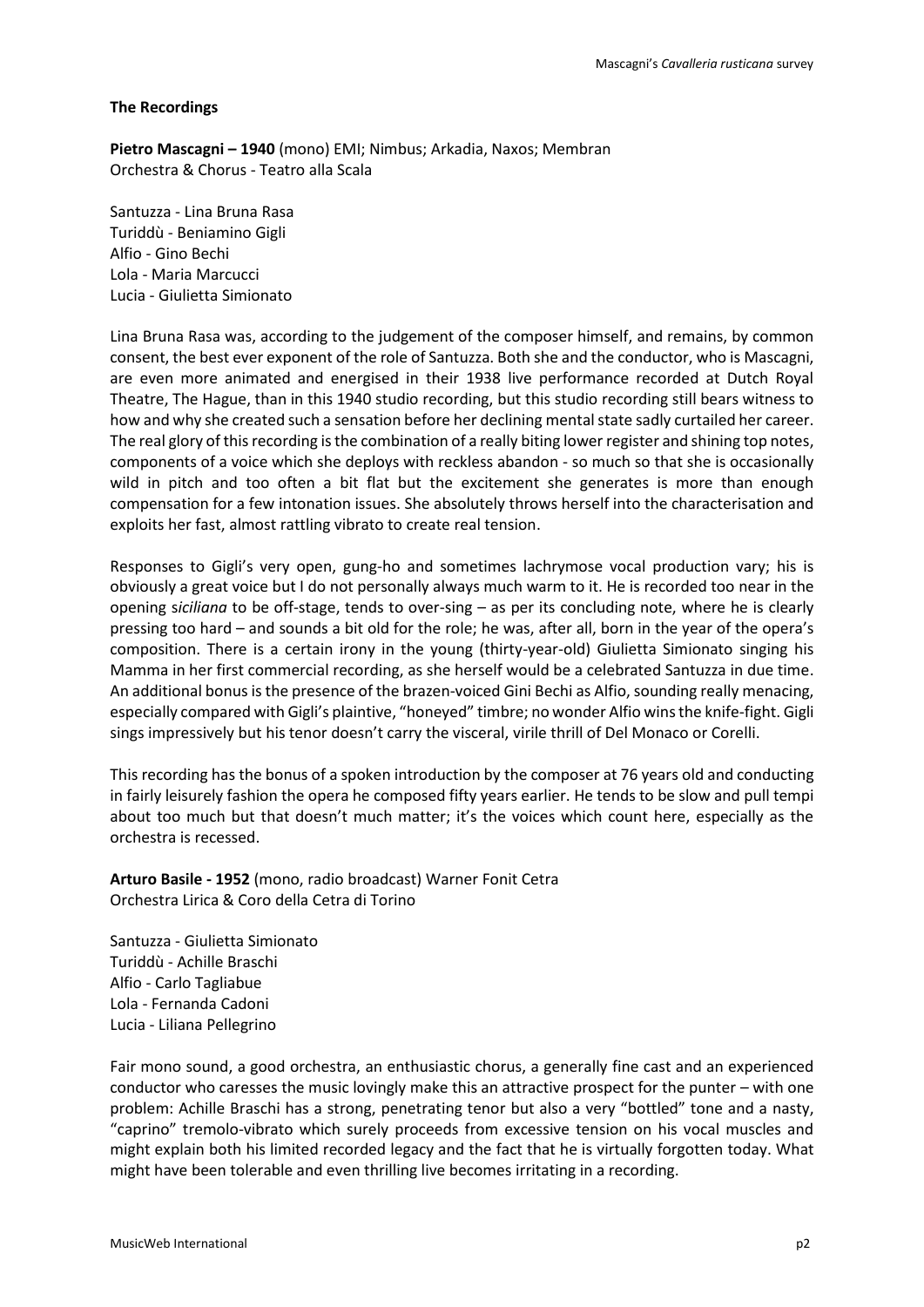Simionato is vibrant and thrilling – a great voice in (relatively – she was forty) youthful splendour. She sings with such verve and involvement; the sheer size and resonance of her mezzo are exhilarating. Tagliabue is similarly loud and energetic if a bit harsh and dry of tone; the supporting singers are fine.

The choir and orchestra are quite distant in the aural picture – physically removed but emotionally clearly very involved and authentic-sounding.

This would be a prime mono recommendation were it not for the tenor's vocal tics and flaws.

**Renato Cellini – 1953** (mono) RCA; Regis; Naxos RCA Victor Orchestra; Robert Shaw Chorale

Santuzza - Zinka Milanov Turiddù - Jussi Björling Alfio - Robert Merrill Lola - Carol Smith Lucia - Margaret Roggero

I am wary of recordings featuring Zinka Milanov in her latter years, as her soprano turned sour and bumpy but the presence of Björling and Merrill will be enough to turn many a collector's head. Two MusicWeb colleagues reviewed this back in 2004 [\(review](http://www.musicweb-international.com/classrev/2004/Oct04/Mascagni1953.htm) ~ [review\)](http://www.musicweb-international.com/classrev/2015/Nov/Mascagni_Cavalleria_88875054492.htm). I pretty much agree with everything they said – although Bob Farr is kinder about Milanov than I would be - and refer you to their reviews for more detail. Milanov remains no asset and despite the silvery beauty of his voice and the elegance of his legato, it is questionable whether Björling is anyone's ideal of a Turiddù – or, rather, not *despite* but *because* of those virtues he seems too refined, even though he does manage to apply some convincing vocal acting. Besides, you can hear him in darker voice and much better recorded in stereo under Erede four years later with a superior Santuzza and a baritone in Bastianini as good as the excellent, bronze-voiced and expressive Merrill here. The cramped, overloaded mono sound, even if it has been revitalised by Mark Obert-Thorn for Naxos and is considerably better than the Regis transfer (see Tony Haywood's [review](http://www.musicweb-international.com/classrev/2004/Mar04/Cavalleria_Regis.htm) from the same year), remains a disadvantage and is harsh on the ear.

**Fausto Cleva – 1953** (mono) Sony Orchestra & Chorus - Metropolitan Opera Association

Santuzza - Margaret Harshaw Turiddù - Richard Tucker Alfio - Frank Guarrera Lola - Mildred Miller Lucia - Thelma Votipka

Tucker has just the right voice and temperament for Turiddù here; I am less convinced by Margaret Harshaw, whose Italian sounds syllabically learned, characterisation is generic, and voice is shrill, so the two singers sound as if they come from different worlds. Rather the same can be said for the Lola and the chorus, whose Italian, insofar as we can hear it in the congested sound, is unidiomatic; you would never mistake them for native Italians. Guarrera is good enough as Alfio and has better Italian, too, but Cleva rushes his aria – and the opera in general, in fact. The chorus member who announces Turiddù's death first does an incongruous imitation of an air-raid siren. Tucker apart, it all sounds too genteel WASP American to my ears - hardly surprising, as this is a 100% Met cast from the 50's.

The mono sound is harsh and boxy. Tucker is terrific, but he can't carry the whole show. You can do much better.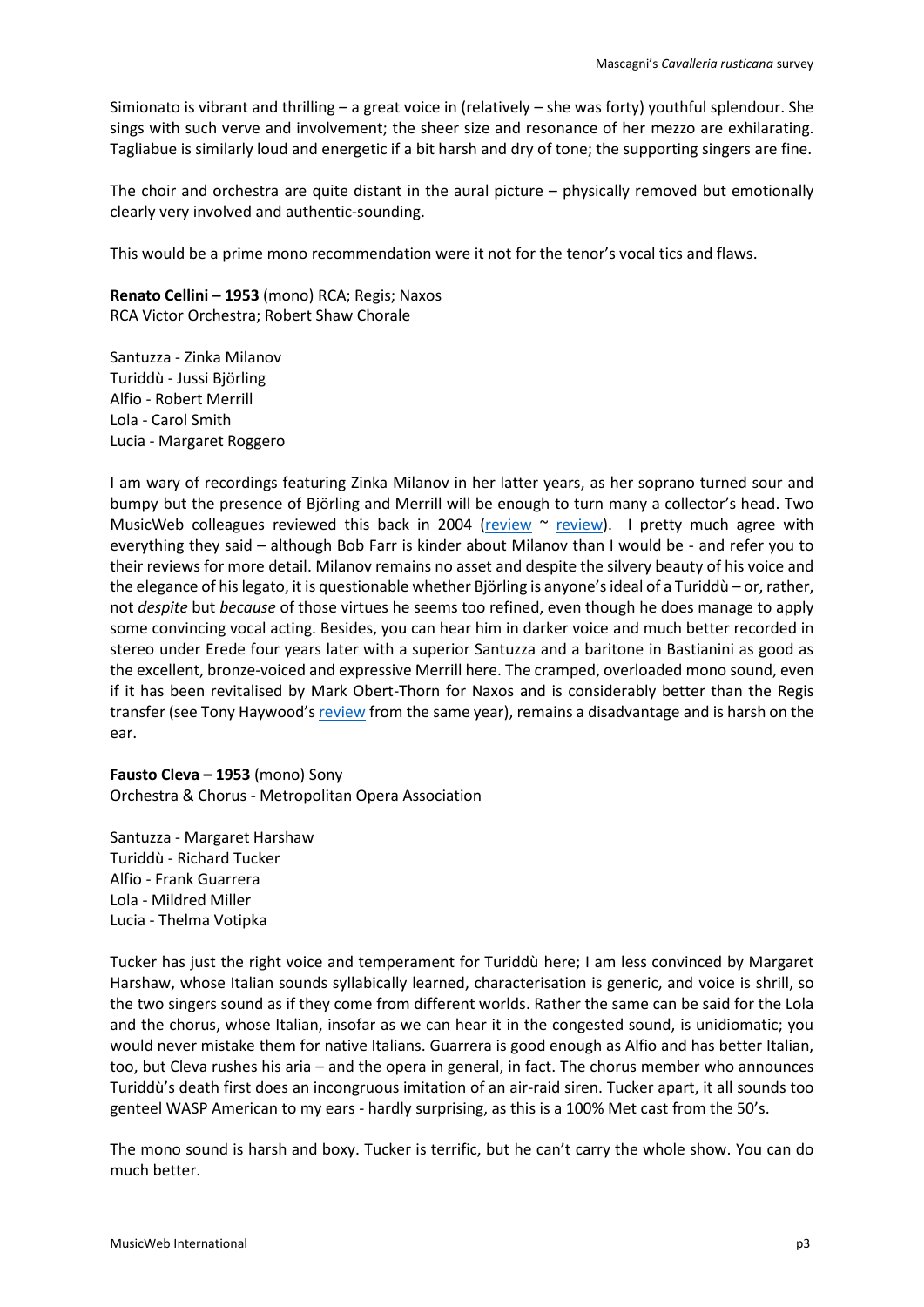**Franco Ghione – 1953** (mono) Decca, GOP; Urania; Cantus Orchestra & Chorus - Orchestra di Milano

Santuzza - Elena Nicolai Turiddù - Mario Del Monaco Alfio - Aldo Protti Lola - Laura Didier-Gambardella Lucia - Anna Maria Anelli

This was my first exposure to *Cavalleria* many years ago on LP; it has recently been released in an Australian Decca Eloquence double CD set along with the Del Monaco/Petrella *Pagliacci* conducted by Erede which I praised in my survey of that opera. Del Monaco is in ringing, youthful voice. His characterisation of Turiddù changed little between this first recording and the third and final one in 1966 (see below), though I think his tonal projection became steadier and his interpretation subtler as he aged, as he does tend to yell a bit here.

Bulgarian Stoyanka Nikolova took the Italian stage name Elena Nicolai and was the resident mezzosoprano at La Scala for twenty years, singing many Verdi roles. Unjustly, she is now somewhat forgotten, yet she was an important and gifted artist who sang alongside Callas and Gobbi; collectors will know her from her having recorded Eboli in the 1954 EMI studio recording of *Don Carlo*. She has a strong, very well-schooled voice with a fast vibrato and plenty of power and she is a passionate vocal actor, putting her in the bracket of superior mezzos who sang Santuzza which includes Simionato, Cossotto, Obraztsova and Baltsa, but perhaps she hasn't quite their intrinsic beauty of tone.

Protti is as he always is: solid, dependable, with good top notes and a strong presence, but hardly glamorous – indeed he is a bit lumpen, with a rather pronounced vibrato and a percussive manner. Laura Didier-Gambardella is a blowsy Lola (as she is an unsteady Beppe in the recording of *L'amico Fritz*) and unfortunately there are some dreadful lady wobblers who come to the fore in the *Regina coeli*, when the women have their own prayerful line, but otherwise the chorus is lusty.

Ghione is a relaxed, idiomatic conductor with a fine orchestra at his disposal, able to execute rallentandi and dynamic variation as he requires them to be done. He makes an especially nice job of the *Intermezzo* and in truth I have always measured subsequent recordings of it against his; he brings a special glow and swing to that exquisite tune. The recording is in clean, rather distant mono – the chorus, in particular, sound a long way off - with good bass depth and is free of distortion. Sentimental attachment to this does not blind me to its sonic and vocal limitations and I would not make it a top recommendation, especially as Del Monaco may be heard to advantage in his two other recordings.

**Tullio Serafin – 1953** (mono) EMI; Naxos; Cantus; Pristine (Ambient Stereo) Orchestra & Chorus - Teatro alla Scala

Santuzza - Maria Callas Turiddù - Giuseppe di Stefano Alfio - Rolando Panerai Lola - Anna Maria Canali Lucia - Ebe Ticozzi

Stephen Vasta [reviewed](http://www.musicweb-international.com/classrev/2017/Aug/Mascagni_Cavalleria_PACO088.htm) the Pristine Ambient Stereo remastering of this classic recording three years ago and found that although the newly enhanced sound enhances enjoyment, it also reveals quite a few faults in both the original engineering and the singing more explicitly than had been the case with the mono issue. Certainly Callas is in fine vocal estate, the top of her voice largely free of wobble and her portrayal evincing more pain and pathos than almost any other exponent of the role of Santuzza. Di Stefano, too, is impassioned, "clarion and refulgent", especially in his final adieu to his mother,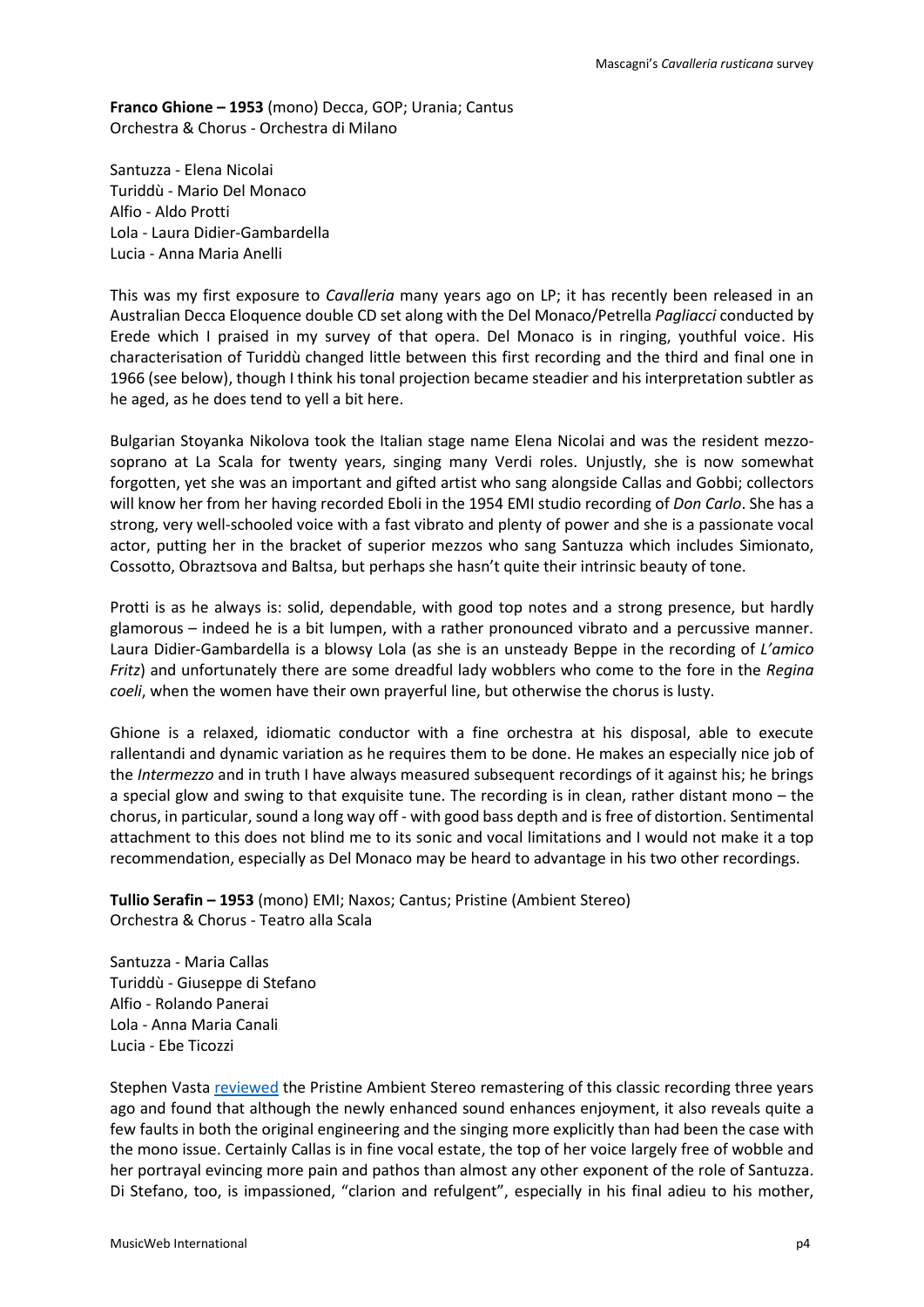where he injects real feeling into the words and sings with impressive power, but it is also true that he is already forcing and the tic of both sliding and stepping up to high notes from a minor third beneath is a worrying indication of undue tensions on his vocal apparatus. Panerai is not especially well cast as Alfio, having a rather refined, patrician timbre – though I always enjoy his singing for its elegance. Serafin's conducting is generally splendid – just occasionally too leisurely but it is true that the chorus could be more committed and is a bit slovenly – their coordination with the orchestra and conductor often goes astray; both they and the lower strings are often lagging behind the beat.

One tends to overlook or at least forgive these flaws when confronted with the passion of Callas' searing portrayal of Santuzza and sparks fly in her confrontation with Di Stefano's Turiddù. I want this account on my shelves just for those advantages but overall there are recordings which are more satisfactory all-round.

**Alberto Erede – 1957** (stereo) Decca Orchestra & Chorus - Maggio Musicale Fiorentino

Santuzza - Renata Tebaldi Turiddù - Jussi Björling Alfio - Ettore Bastianini Lola - Lucia Danieli Lucia - Rina Corsi

There is a plethora of excellent recordings of this old war-house out there but you cannot go wrong with this one. It is conducted by the ever-reliable Erede, somewhat disregarded today but a man who presided expertly over a number of thrilling, blood 'n guts renditions of operatic favourites in the 50's for Decca. His orchestra has the music in its blood and although the lusty chorus is afflicted by some screechy sopranos, their raucousness is not out of place in this rustic melodrama. The sound is terrific: a model of clarity but with strings rather too much to the fore. Erede permits plenty of rubato and the score swaggers and lilts just as it should in an entirely authentic manner.

Björling is anything but raucous but that does not mean that he is lacking fire or passion; the voice (at least in this recording - I don't know if he could have managed quite the same effect live) rings out magnificently and he manages to keep up with La Tebaldi. (Björling once remarked that being on stage with her was "like singing with two sopranos", such is the amplitude of her tone.) To complete the starry trio, we have the inimitable, bronze-voiced Bastianini roaring away mellifluously as Alfio. What a cast, what an opera, what a recording. The author of the liner notes manages to be disparaging both about Björling's top notes and Del Monaco's "loudness" elsewhere for Decca (impudently suggesting that Bastianini's artistry compensated for Del Monaco's lack of it) - otiose and irrelevant criticisms both.

**Tullio Serafin – 1960** (stereo) Decca; Belart Orchestra& Chorus - Santa Cecilia

Santuzza - Giulietta Simionato Turiddù - Mario Del Monaco Alfio - Cornell MacNeil Lola - Ana Raquel Satra Lucia - Anna Di Stasio

Just as Del Monaco and MacNeil participated in the most recommendable *Pagliacci* as per my last survey, here again they feature in a front-runner, especially as they are paired with a great Santuzza in Giulietta Simionato. She had previously been outstanding in her 1958 broadcast but was not as well recorded or partnered as she is here. Twelve years on, her voice is richer and bigger than before; at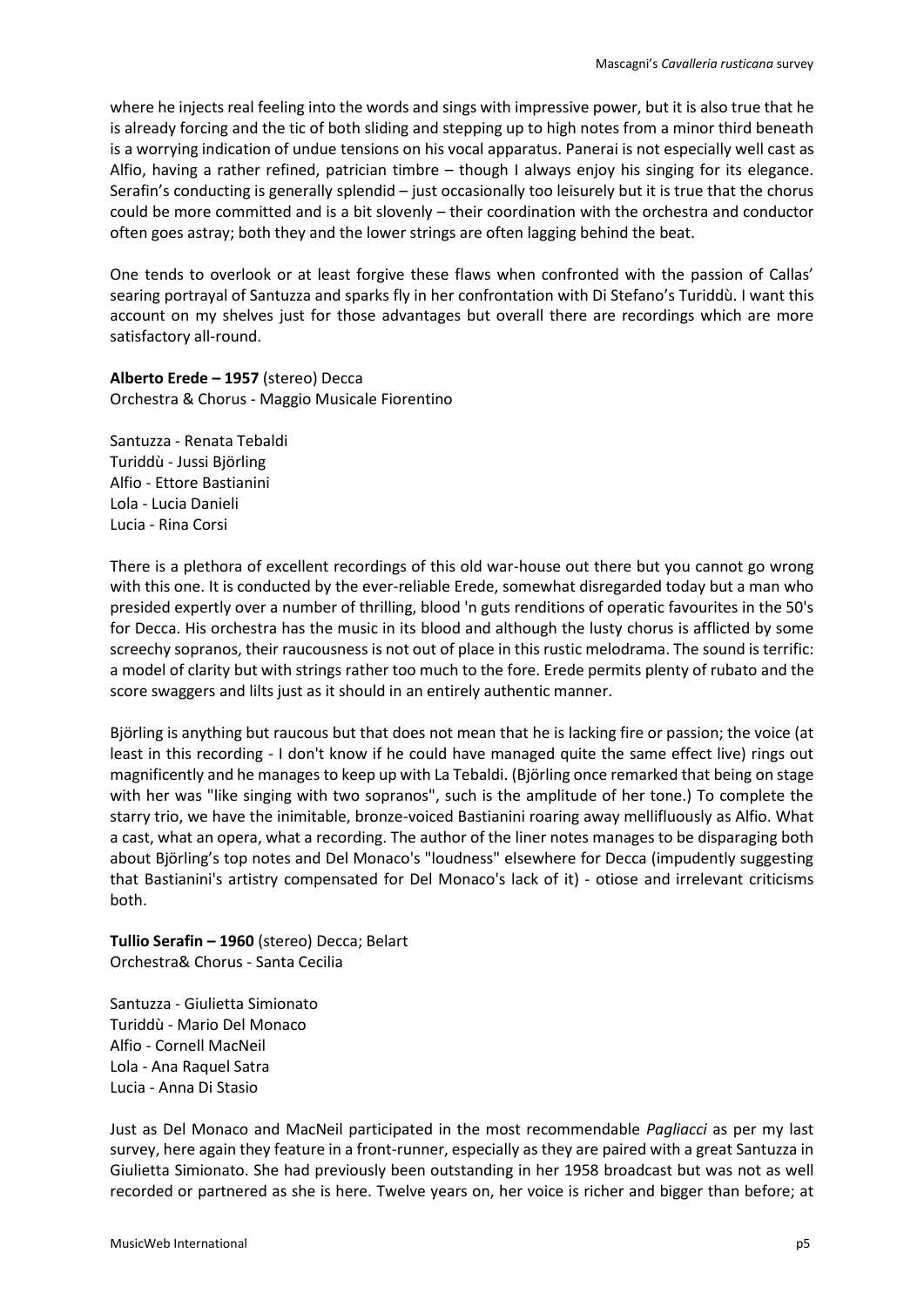fifty years old she is still in cracking form, plunging into the inky depths of her lower register and soaring recklessly aloft, the very embodiment of feminine abandon. Her "Sono scommunicata" is heartbreaking. She is well-matched by Anna Di Stasio's solid, sonorous mezzo as Mamma Lucia and Cornell MacNeill is ideally macho and strong-voiced as Alfio. Ana Raquel Satra is a pretty-voiced Lola.

Del Monaco is steady and heroic – and properly distanced in his opening aria. I cannot help preferring his trumpeting, red-blooded sound to the more refined tones of Gigli and Björling; surely his basic timbre is better suited than theirs to portraying the crude Turiddù. The Santa Cecilia orchestra sounds like the Berlin Phil, here, too; despite being in his early 80's here, conductor Serafin works his magic to release the steamy eroticism and southern sunshine of this music; it is just a tad short on drive and momentum in the most dramatic exchanges.

There's a little bit of hiss but the stereo sound is otherwise fine.

**Gabriele Santini – 1962** (stereo) EMI Orchestra & Chorus - Teatro dell'Opera di Roma

Santuzza - Victoria de los Ángeles Turiddù - Franco Corelli Alfio - Mario Sereni Lola - Adriana Lazzarini Lucia - Corinna Vozza

I do not agree with a respected fellow-reviewer that Santini is slack here; the music swoons and swaggers just as it should, and he maintains a lovely lilt in the dotted rhythm tunes. Sample the unctuous bliss of the *Intermezzo* to hear what I mean; it's three minutes of sheer delight, down to the placement of those pizzicato double bass chords a fifth apart at the end of the big melody.

Corelli is simply phenomenal in both roles; indeed, nor do I hear, as another reviewer opines, that he is having any kind of an off day. His trumpet tones and sheer animal energy are incomparable and unapproachable except by Björling, who always seemed to become more unbuttoned when he sang Turiddù; the climaxes of both operas are simply thrilling. He is partnered by three first-rate Italian baritones: Mario Sereni, a menacing, handsome-toned Alfio. The all-Italian supporting cast graces an ensemble which would be wholly satisfying except for some doubts regarding the suitability of the leading lady here.

De los Angeles does very much better than I would have expected as Santuzza, certainly generating some force and passion in her cursing of Turiddù, even if that kind of vulgarity does not come naturally to a singer whose gentle, plaintive voice was better suited to Mimì and Manon. She nonetheless produces an impressively full-voiced top B and C and her vulnerability lends a new pathos to Santuzza's plight, even if she is on occasions clearly taxed.

The early sixties sound is excellent, some slight hiss apart.

**Herbert von Karajan – 1965** (stereo) DG Orchestra & Chorus - Teatro alla Scala

Santuzza - Fiorenza Cossotto Turiddù - Carlo Bergonzi Alfio - Giangiacomo Guelfi Lola - Adriane Martino Lucia - Maria Grazia Allegri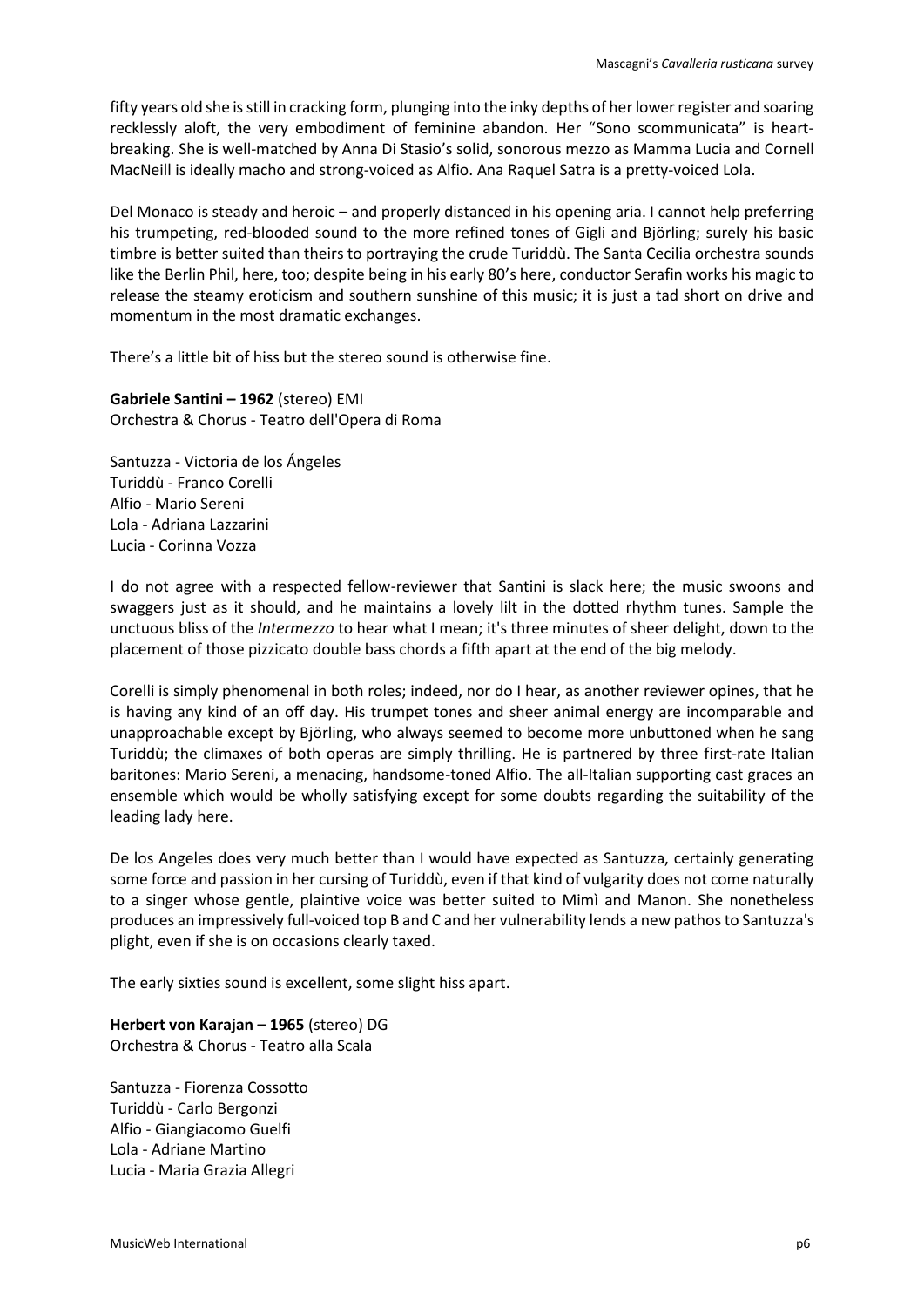I returned to this having just listened to a bunch of mono recordings as per above and was immediately struck by the power, beauty and refinement of both the sound and the performance – and had to do a double-take in case I had misremembered and Karajan was conducting his own orchestra rather than La Scala. What sumptuous sounds he coaxes out of them here, from the first swooning bars. Just as he was a master of Johann Strauss waltzes, Karajan finds the melting, lilting beauty in Mascagni's 6/8 and three-quarter-time melodies – but then listen to the punch of the timpani and the controlled blare of the brass in the outburst after the *siciliana* and you realise that he can generate all the heft the authentic *verismo* idiom needs, too.

Bergonzi is in prime form, ostensibly perhaps too light and elegant for the coarse Turiddù, but there is some steel and visceral passion in his tone, too, so he mostly pulls it off. He has to, when he is up against the stentorian might of Fiorenza Cossotto's Santuzza, although in truth he makes his drinking song sound too much like a drawing room ballad instead of a drunken knees-up – the chorus put him right, though. This is nonetheless a much more successful assumption than his Canio recorded in the same year; indeed, the whole recording is far superior to the *Pagliacci*, where Karajan overdoes the schmaltz and the casting is less successful. Another bonus is the under-recorded Giangiacomo Guelfi, who had a huge, resonant baritone and makes Alfio sound properly threatening.

What a lovely voice Cossotto had: rounded and even throughout its huge range, coping easily with the high notes but descending with equal facility into her magnificent lower register. Her exchanges with Bergonzi are alternately fiery and poignant but in truth there are occasions when he is drowned out by his Santa in a manner that never happens to Del Monaco…

The two supporting singers aren't big names but both are excellent, too. My only reservation here is that Bergonzi occasionally lacks the heft to assert his line in duets, whereas Guelfi has no such problems, but so much else is superb.

**Mircea Popa – 1966** (stereo) Carlton; World of Opera; Gramofonové Závody Orchestra & Chorus - National Opera of Bucharest

Santuzza - Marina Krilovici Turiddù - Cornel Stavru Alfio - David Ohanesian Lola - Viorica Cortez Lucia - Milka Nistor

This is the companion piece to the recording of *Pagliacci* the same year with the same conductor and tenor which was scuppered by a poor Nedda, and this is decidedly better. Unfortunately, the sound here is strangely cramped for a mid-60's stereo recording so you have to turn up the volume to boost it but then it's acceptable. The first voice we hear is the robust sound of Bucharest's long-time resident *primo tenore* Cornel Stavru. He has a stentorian, if slightly constricted, voice reminiscent in timbre of Richard Tucker's, and he israther unvaried but certainly has enough voice to encompass the demands of the music. He is a dominant present throughout, singing out magnificently in his big arias, especially the final, desperate plea to his mother on behalf of Santuzza. As in the *Pagliacci*, the chorus is properly lusty – so many choruses are too genteel to be peasants - and the conducting is serviceable if hardly uninspired – he could certainly bring more affection to his phrasing in the *Intermezzo*.

This time, our lead soprano is much better. Marina Krilovci is a singer unknown to me; she has a powerful soprano with a fast vibrato – and a hint of flutter – and a good range, secure *in ahas lt* but also rich in its middle and demonstrating a useful lower register which she deploys at key moments such as in her sarcastic rejoinder to Lola's enquiry about whether she is going to Mass and when she curses Turiddù. She depicts Santuzza sympathetically, if without any special individuality.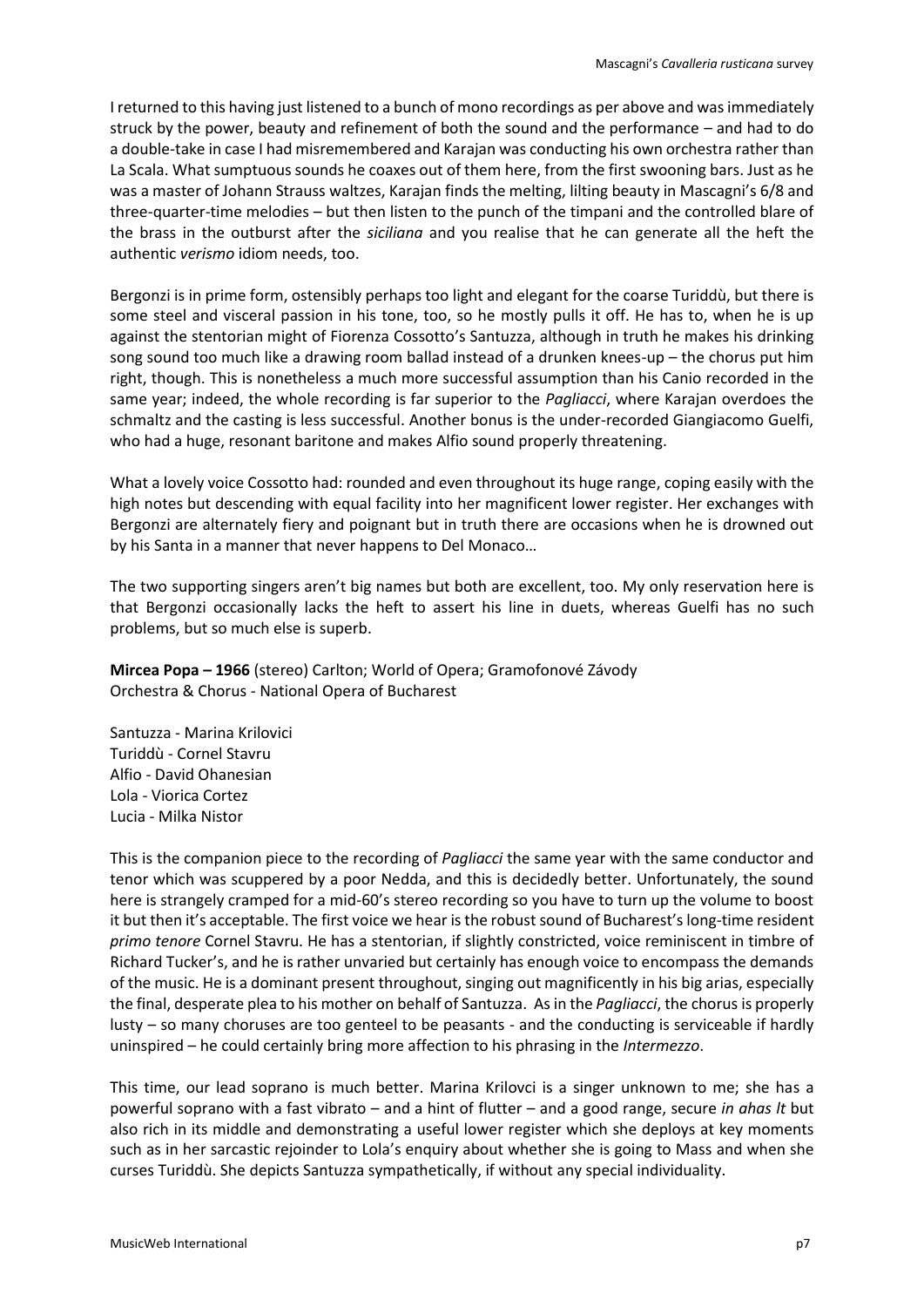I can only regret that Nicolae Herlea did not move over from Tonio to Alfio; David Ohanesian isn't bad but his hard, nasal voice lacks nuance and beauty of tone compared with Herlea's magnificent baritone. Still, he makes a suitably implacable, vengeful cuckold. Distinguished mezzo-soprano Viorica Cortez, only thirty and at the outset of her career, sings a smoky, lush-voiced Lola, sounding more like the seductive Carmen she eventually sang so many times to acclaim.

This is an estimable, enjoyable performance without being particularly distinguished.

**Silvio Varviso – 1966** (stereo) Decca Orchestra & Chorus - Teatro dell'Opera di Roma

Santuzza - Elena Souliotis Turiddù - Mario Del Monaco Alfio - Tito Gobbi Lola - Stefania Malagù Lucia - Anna Di Stasio

This recording was a BBC Radio 3 CD Review top recommendation, and with every justification. It is true that by 1966, Del Monaco's voice was somewhat diminished since his near-fatal road accident in 1963 and in some ways I prefer his fresher recording from 1960 where he is worthily accompanied by the great Simionato and a menacing Cornell MacNeil, but Souliotis and Gobbi, even at this relatively late stage of his career, are even better than their earlier counterparts and both the sound and even the conducting are superior to the earlier Decca recording, where Serafin is very good but a tad lethargic compared with Varviso's urgency - and I find the playing of the Rome orchestra absolutely lovely.

The fact that Del Monaco is rather hard-voiced and stentorian more readily conveys what a selfish cad Turridu is; there is no point in transmuting him via honeyed singing from callous brute into a likable victim. Del Monaco has authentic Italian bite and he is matched by Souliotis in typically vibrant, reckless voice, singing her heart out, exploiting her ferocious lower register and sounding, febrile, hysterical and desperate - as well she might. She has never sounded more thrilling or like Callas in the middle of her voice. When she and her ex-lover argue it is a truly scary dog-fight. Gobbi is no deceived buffoon or passive cuckold, but a dangerous opponent – and his way with words is as acute as ever. The chorus is lusty and committed; even Stefania Malagù's Lola is gutsier and more formidable than is usually the case. Anna di Stasia repeats her rich Mamma Lucia and Varviso ensures that the music swings and swoons as it should.

This might be a bit too strong and earthy for some tastes, in which case I would suggest Sinopoli or Karajan as more thoughtful and refined but I love the raw passion of this recording.

**Gianandrea Gavazzeni – 1976** (stereo) Decca National Philharmonic Orchestra; London Opera Chorus

Santuzza - Julia Varady Turiddù - Luciano Pavarotti Alfio - Piero Cappuccilli Lola - Carmen Gonzales Lucia - Ida Bormida

Each of the "Three Tenors" made his recording of *Cavalleria rusticana* in the late 70's; Pavarotti's was the first. They were all starrily cast and each had a true soprano rather than a mezzo as Santuzza but I am not sure that any of them really had the right voices in the right tessitura and Fach and the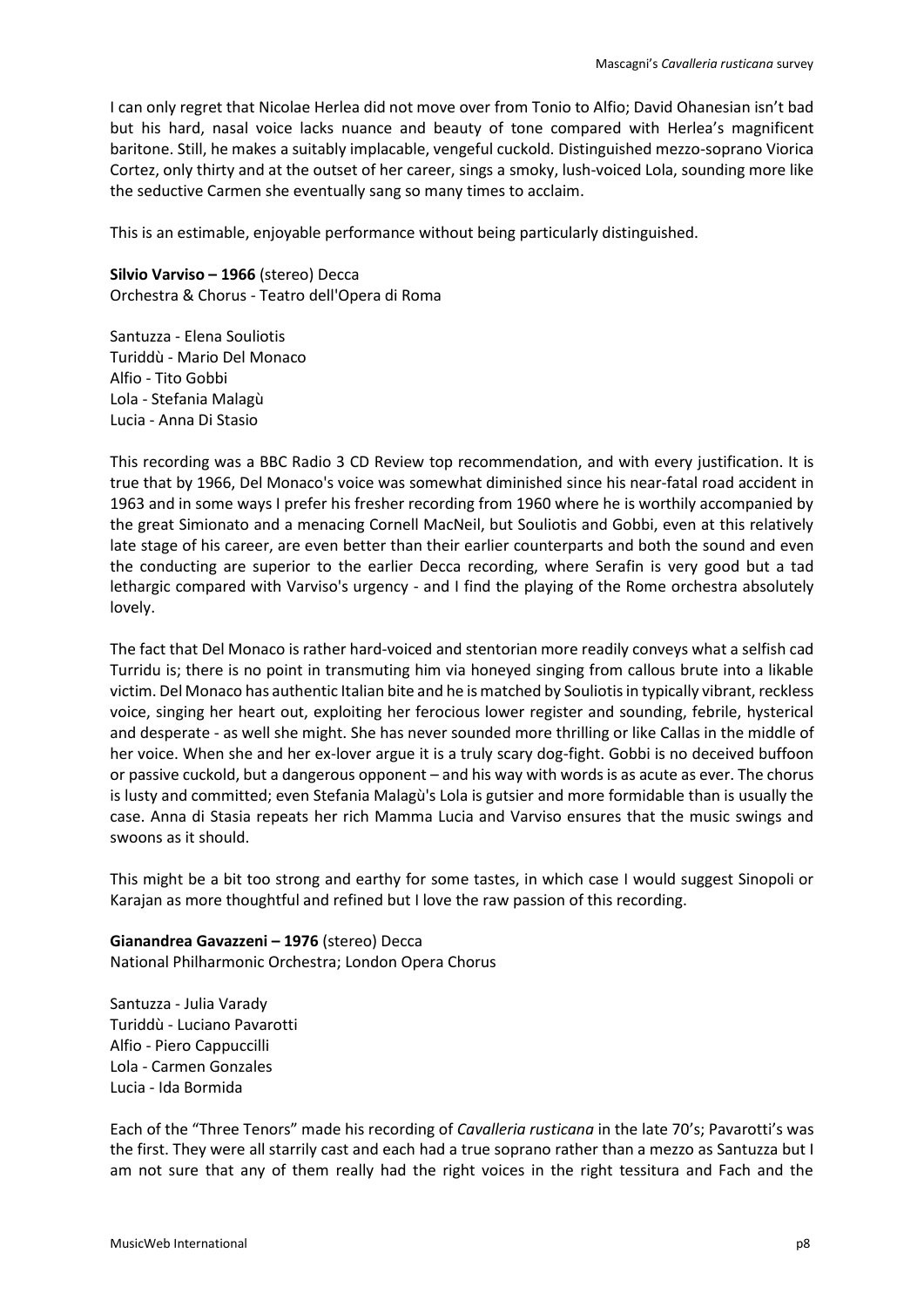recording which perhaps nearest to having the right mix was the next one conducted by Levine with Domingo and Scotto as leads.

I certainly find Pavarotti more convincing than other essentially lyric tenors such as Bergonzi, for example, as a Sicilian innkeeper; there is a red-blooded passion to his singing which trumps Bergonzi's essential elegance and the voice per se is so beautiful. He delivers his big numbers with enormous involvement and the voice rings out splendidly.

Varady at first seems an incongruous, even strange, choice for Santuzza: her light, flickering, even girlish sound comes as a surprise after more stentorian impersonations by such as Cossotto and Simionato but the characteristics of her voice render her more vulnerable and sympathetic. She injects huge passion into her singing, soaring angelically above the chorus in the ensembles and deploying a very serviceable lower register; I like her very much.

Cappuccilli is a bit of a dull stick as Alfio and while his soft-edged baritone was fine for more reflective roles, here it lacks the edge and bite that singers such as Gobbi, MacNeil, Bastianini and Guelfi bring to the role.

I love Gavazzeni conducting any opera and he pulls out all the stops here, aided by the then great team for operatic recordings of the National Philharmonic and the London Chorus, recorded in superb Decca analogue stereo sound. The *Regina Coeli*, however, beautiful though it is, sounds as if it is being sung by a professional church choir rather than a bunch of peasants. It's a pity, too, that the crowd's scream upon Turiddù's killing sounds more like Alberich's fleeing dwarves in the famous Solti *Das Rheingold* – and whoever they plucked from the chorus to deliver the concluding line must have ruined her throat for the day.

Reservations notwithstanding, this is just so much better than its companion recording of *Pagliacci* under Patanè, which is, frankly, a bit of a lemon.

**James Levine – 1978** (stereo) RCA; Sony; Brilliant National Philharmonic Orchestra; Ambrosian Opera Chorus

Santuzza - Renata Scotto Turiddù - Plácido Domingo Alfio - Pablo Elvira Lola - Isola Jones Lucia - Jean Kraft

This is the first of Domingo's three studio recordings, made in his young heyday. He and Scotto made a clutch of very successful recordings for RCA under Levine, who had a particular gift for this kind of operatic repertoire. However, here, he does not bestow upon this music the last ounce of flexibility and affection it ultimately requires - thus the *Intermezzo* does not "swoon" as it should.

Domingo has the power and Italianate warmth to swell Mascagni's long lines with passion; he sounds young, brash and ardent, matching the fervour of Levine's direction but he does not have the animal passion that Del Monaco bestows on this music.

The caveat with recordings from this regular team is always the wildness of Scotto's raw top notes which must be set against her dramatic gifts as a vocal actor – she brings wonderful variety of colour, phrasing and dynamics to the words. Yes, the intrusive glottal catch and wobble on loud, high notes can grate but she is so involved and compelling – comparable to Callas in every sense, really.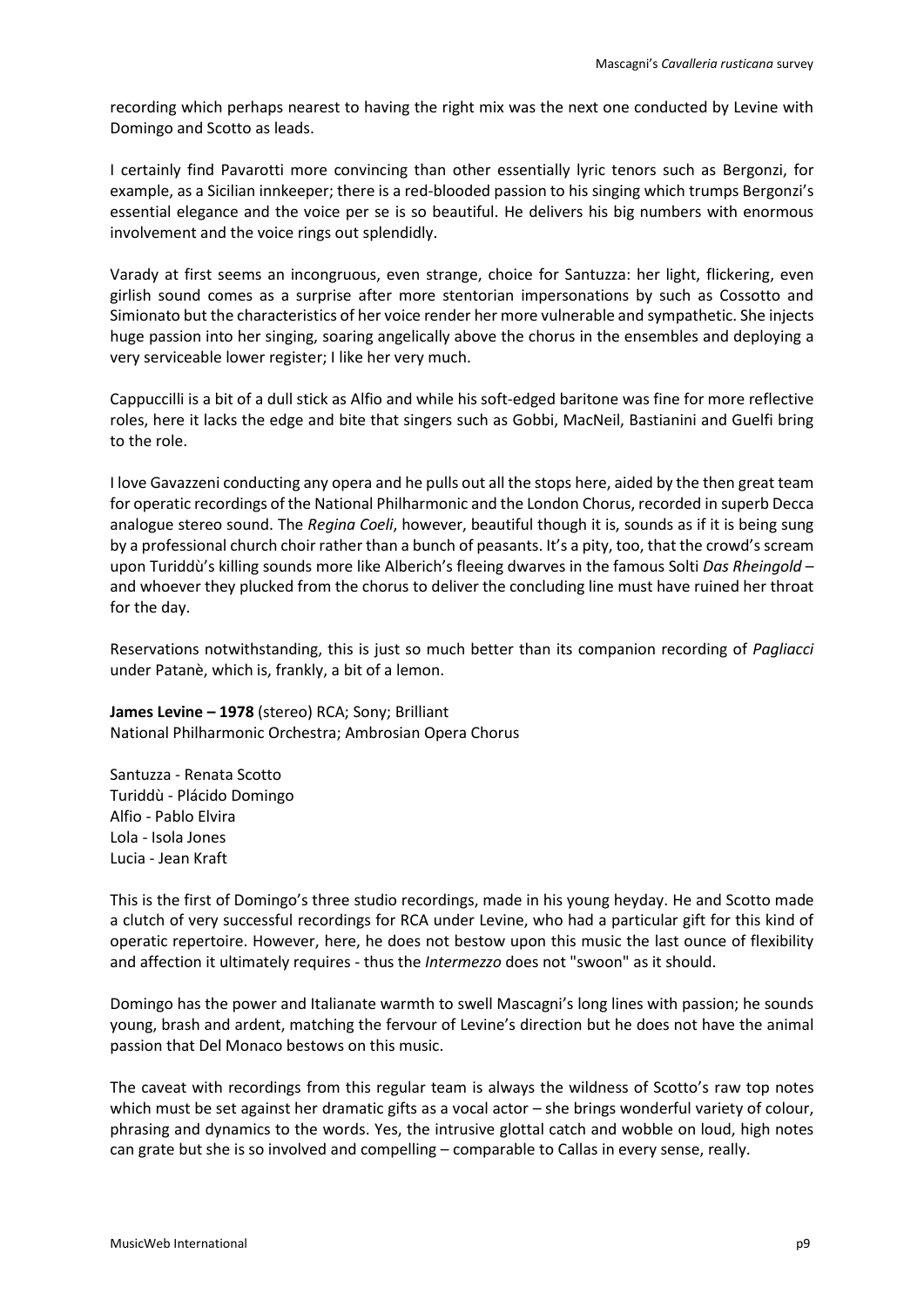Unfortunately, Pablo Elvira is a bit underwhelming and under-powered as Alfio compared with stronger-voiced singers such as Merrill and Guelfi; his baritone is grainy, his top notes are thin and he even sounds a bit prissy for a dangerous opponent.

The RCA sound is rich and warm, a little hiss notwithstanding; the clarity of the individual instrumental lines is particularly pleasing. The participation of the Ambrosian Opera Chorus invariably guarantees excellence.

This is by no means perfect, especially vocally, but its verve and intensity make it very worth considering as long as you can tolerate Scotto's technical flaws.

**Riccardo Muti – 1979** (stereo) EMI Philharmonia Orchestra; Ambrosian Opera Chorus + Southend Boys Choir

Santuzza - Montserrat Caballé Turiddù - José Carreras Alfio - Matteo Manuguerra Lola - Júlia Hamari Lucia - Astrid Varnay

This is more successful than I had feared: a really cohesive sense of drama emerges and the concluding "Hanno ammazzato compare Turiddù!" is wonderfully raucous and chilling.

However, Caballé has the wrong voice for Santuzza; she is not a dramatic soprano and is both pushing her lower register and screaming loud top notes, as in "Sono scommunicata!", to encompass the demands of the role. She is also often rather precious and "arty" where she needs to embrace the verismo wallop of the score. I much prefer her as Nedda in her excellent studio recording under Nello Santi, a role to which she is much more suited, vocally and temperamentally.

That once great Wagnerian soprano Astrid Varnay as Mamma Lucia is, as is almost traditional with this role, wobbly and laboured, but Julia Hamari makes a smoky, sexy Lola. Manuguerra's baritone is lean and incisive – ideal as the dangerous, vengeful Alfio – even if his whip cracks are far too near and present in the sound picture. Carreras is impassioned and free-voiced as Turiddù and his "S'io non tornassi"" is splendidly full-throated, but even this early in his career you sense he is pushing his lovely instrument and he doesn't have the red-blooded swagger and heft of Del Monaco, Tucker or Corelli.

A good version, therefore, but not a leader.

**Lamberto Gardelli – 1981** (digital) BMG-RCA Orchester und Chor des Bayerischen Rundfunks

Santuzza - Martina Arroyo Turiddù - Franco Bonisolli Alfio - Bernd Weikl Lola - Livia Budai Lucia - Juliana Falk

Recordings by Bonisolli are not so numerous that we can pass over this one, especially as he is partnered with the consistently under-valued spinto soprano Martina Arroyo. He has the right voice – hefty and baritonal – as does she: smoky and weighty enough to match Bonisolli. Their duets – rows, really – are events: real, old-fashioned, "stand and sing" beltfests but enhanced by beautiful Italian diction and great expressivity. He never experiences a moment's difficulty with the music and indulges himself - and us – with an outrageous, prolonged, unwritten top C in "Viva il vino spumeggiante", which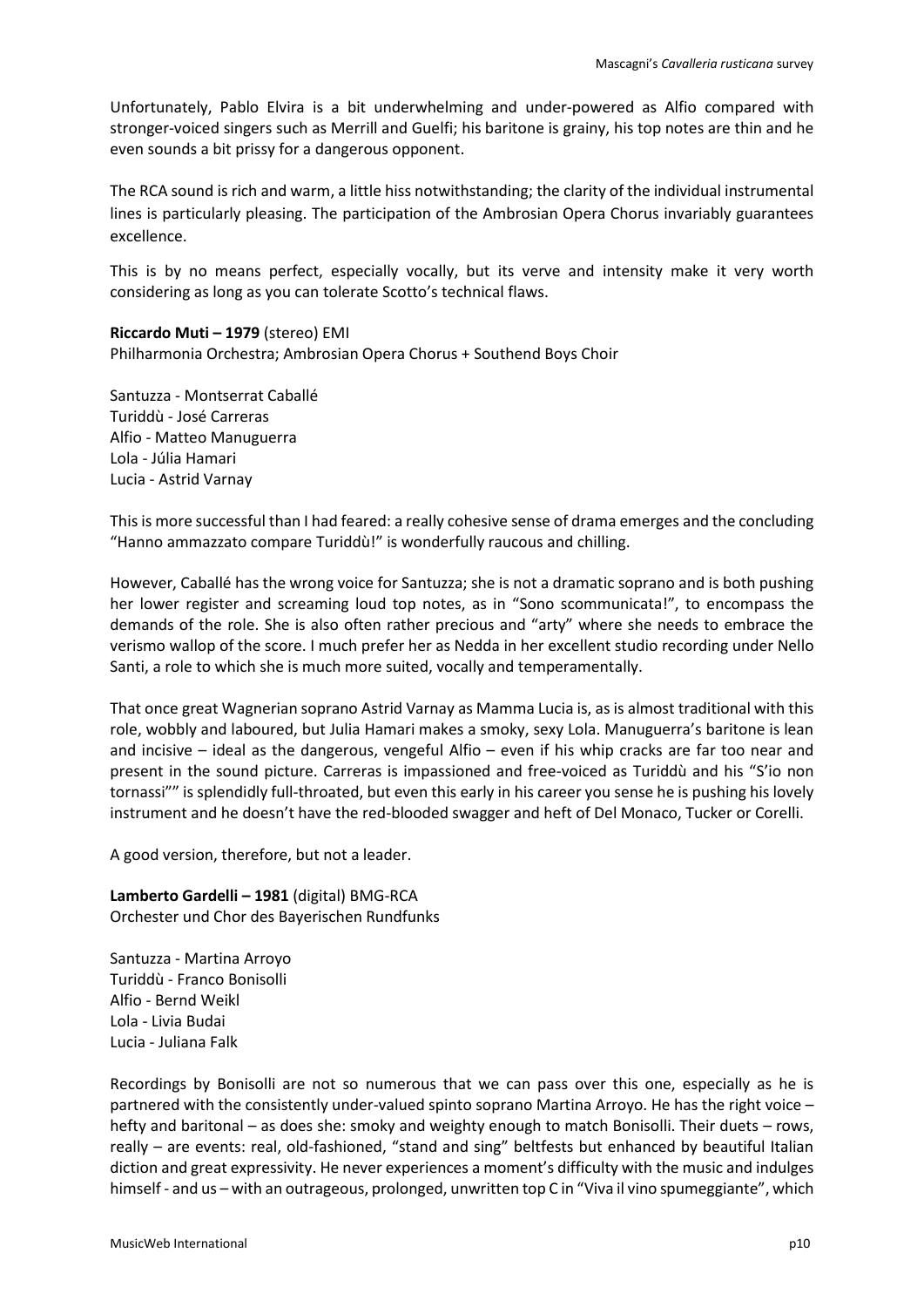no other tenor does and I love it. Then, for good measure, he makes a meal of the top B at the end that chorus, bursting through the ensemble. Both singers have the kind of voices you can drink in.

Livia Budai makes more of a mark with her large, slightly unwieldy but characterful mezzo-soprano than many a Lola; she was, in fact a wise choice as her two co-singers have such large voices, too. Bernd Weikl was the standard go-to baritone for these RCA recordings made in Munich in the 80's and does a fine job, injecting bite and venom into his tone, although I wouldn't say he sounds exactly like an *echt* Italian baritone and the pronounced vibrato is always slightly disconcerting. It's a pity, too, that the Mamma Lucia is so weak and unsteady but she is meant to sound old.

Gardelli is always reliable; he was an Italian opera specialist and knew how to pace correctly to accommodate his singers and maximise drama. He does not disappoint in the *Intermezzo*, either, where some distinguished conductors fail to milk that lovely tune properly – and how sumptuous the Bavarian Radio Orchestra sounds, too. That orchestra and chorus made so many operatic recordings in this era that they, too, are effortlessly idiomatic.

The early digital sound is very good, even if the voices are rather forward. Every survey I do, I stumble across a recording previously unknown to me which turns out to be surprisingly enjoyable – and this is it.

**Georges Prêtre – 1982** (stereo, film soundtrack) Philips; Decca Orchestra & Chorus - Orchestra di Milano

Santuzza - Elena Obraztsova Turiddù - Plácido Domingo Alfio - Renato Bruson Lola - Axelle Gall Lucia - Fedora Barbieri

I have long shied away from this recording, not because I do not enjoy the two principal singers but because I have an aversion to what I always hear as the bleat in Bruson's baritone, similar to that which afflicted Bernd Weikl's voice as he aged. However, Alfio is a relatively small role and Bruson is at his best here, making a virile, assertive, wronged and vengeful husband, even if those top notes still grate a little on my ear. Otherwise, I am a great admirer of Obraztsova and Domingo gives here the second of his three accounts of Turiddù, and very good it is, too, even if his voice isn't quite as sappy as in the first version four years earlier and he is not necessarily as memorable as Del Monaco. A final advantage is that you have the option of buying just the soundtrack without the incidental noise in the film or you can watch Zeffirelli's typically beautiful, authentic and atmospheric video realisation.

Obraztsova had a huge, intermittently edgy and strident, voice and sometimes her vibrato, too, becomes obtrusive, but it was a properly registered instrument and she easily rides the ensemble in the *Regina Coeli*. Her powerful top notes can be a tad shrill but that lower register really hits home to convey Santuzza's agonies. Her volume and intensity are almost unremitting; if I were Lola I would quail before her baleful accusations.

It is fun to hear a sixty-year-old Fedora Barbieri as Mamma Lucia, her upper register a bit croaky but that famous chest voice as intimidating as ever; she sounds right in the role. Forgive me if I ungallantly suspect that Axelle Gall got the role of Lola more for the aptness of her physical charms to the film than the quality of her voice, as she's nothing special.

Prêtre could be a wilful conductor but I think his direction here is as good as any, including Karajan; his pacing in unerring and he does not default into his occasional bad habit of rushing and over-egging.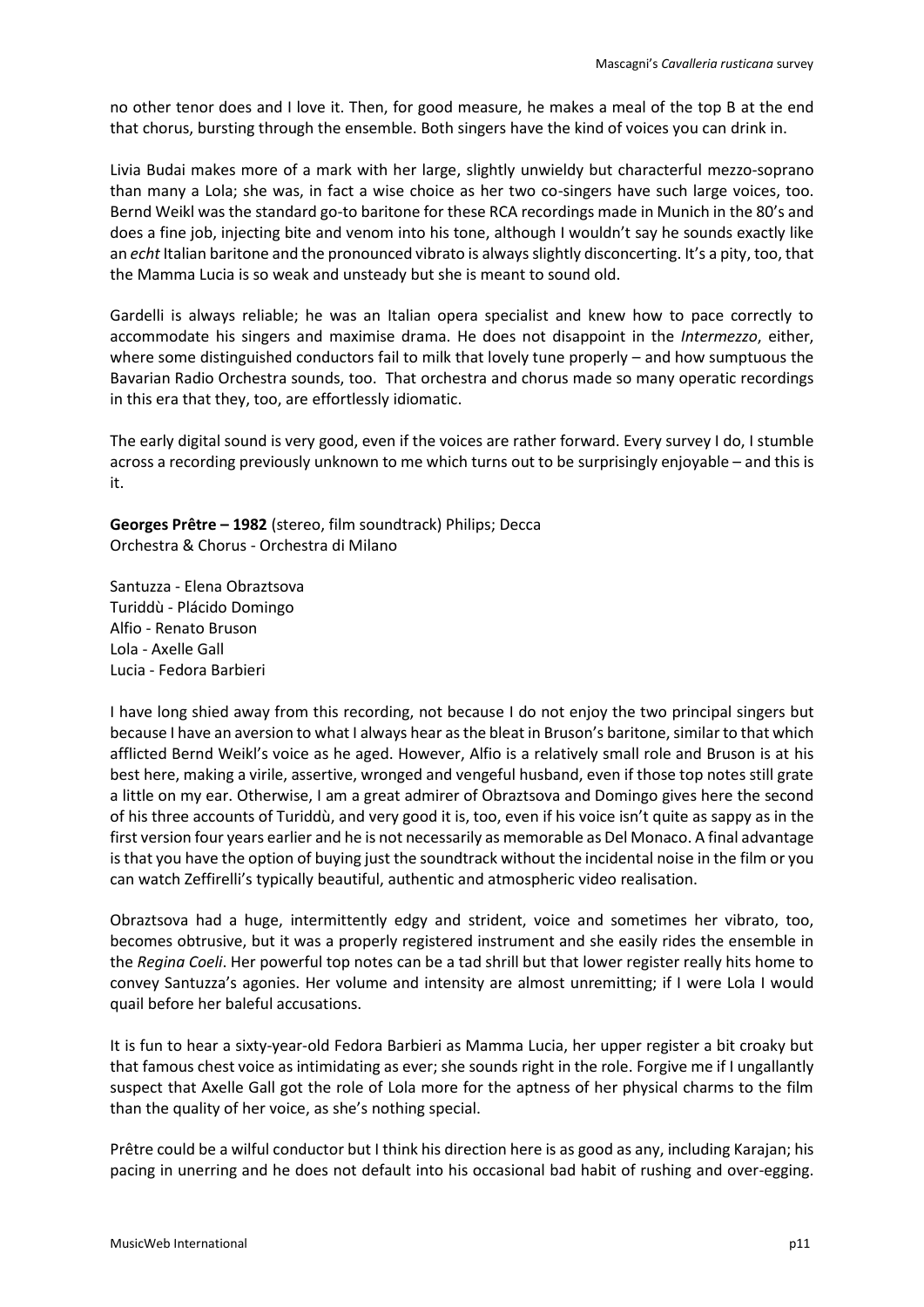Every number unfolds as it should and his La Scala forces – especially the sonorous chorus – are excellent. The climactic scream is chilling.

This is indubitably a big, even coarse, performance but we are not talking about Bellini or Donizetti here; this is *verismo*, folks, and subtle it ain't.

I should add that naturally the Gramophone disliked this: too coarse and red-blooded for English sensibilities - and Robert Levine on Classics Today was scathing about both the singing and conducting. Such are the vagaries and vanities of criticism – and I include myself in that observation. Nonetheless, listen to the *Intermezzo* and tell me it's poorly played.

**Giuseppe Sinopoli – 1989** (digital) DG Philharmonia Orchestra; Covent Garden Chorus

Santuzza - Agnes Baltsa Turiddù - Plácido Domingo Alfio - Juan Pons Lola - Susan Mentzer Lucia - Vera Baniewicz

Sinopoli has been criticised in other quarters for pulling tempi about and generally being too indulgent. I find it hard to imagine how that is possible with a score like this, especially as I so enjoy approaches like Karajan's velvet-pile treatment, and Sinopoli has such spacious, sumptuous digital sound and a superb orchestra to enhance his vision. I love the swooning beauty of the sound he elicits from the forces at his disposal – and that includes a lovely Covent Garden chorus.

You can hear from the outset in the *siciliana* that a little of the velour has worn off Domingo's tone by the time of this, his third recording but he is only in his late forties and has plenty of voice left to give. He doesn't have the heft of Del Monaco or Bonisolli but his is still a powerful, expressive and intelligent performance. (Occasionally Sinopoli helps him out by obligingly singing along, as in "Bada, Santuzza!" and he does likewise in the ridiculously slow, wonderfully soupy and hugely enjoyable *Intermezzo*).

The cast in general is a starry one; Baltsa belongs in the true mezzo category and has both the range and amplitude of voce and the dramatic temperament to bring Santuzza vividly alive. She is in her prime here and has the perfect "*Carmen* voice": sultry, plangent and vibrant, her lower register trenchant and her top notes rich and flickering. Unusually, both she and Domingo opt to sing the concluding phrase of dismissal and curse in their "flaming argument "duet on the note as written instead of the yelling parlando (urlando?) we are used to. My only criticism is that I wish Baltsa didn't approach some high notes too cautiously, as she does in her first aria, and some of her phrasing is too consistently careful where some Simionato or Obraztsova-style mordancy is required. Sinopoli gives her all the time in the world to make her expressive points and she uses it well – though I can imagine that some will find the slow tempi excessive.

Juan Pons impressed as a magnificently vocalised, if rather too urbane, Tonio in the 1983 film of *Pagliacci* and is perhaps somewhat better suited to the role of Alfio here, although his timbre is by now a bit husky and lacking in Italianate resonance of the kind Bastianini and Merrill bring to the role – and if he still sounds a bit polite for a vengeful peasant carter, he nonetheless brings as much venom to his swearing of revenge as he can. Susan Mentzer makes a seductive Lola with a warm timbre, an attractively fast vibrato and lovely semi-yodel in her arietta. Vera Baniewicz is a very satisfactory Mamma Lucia.

This was the top recommendation from Radio 3 Record Review in January 2016.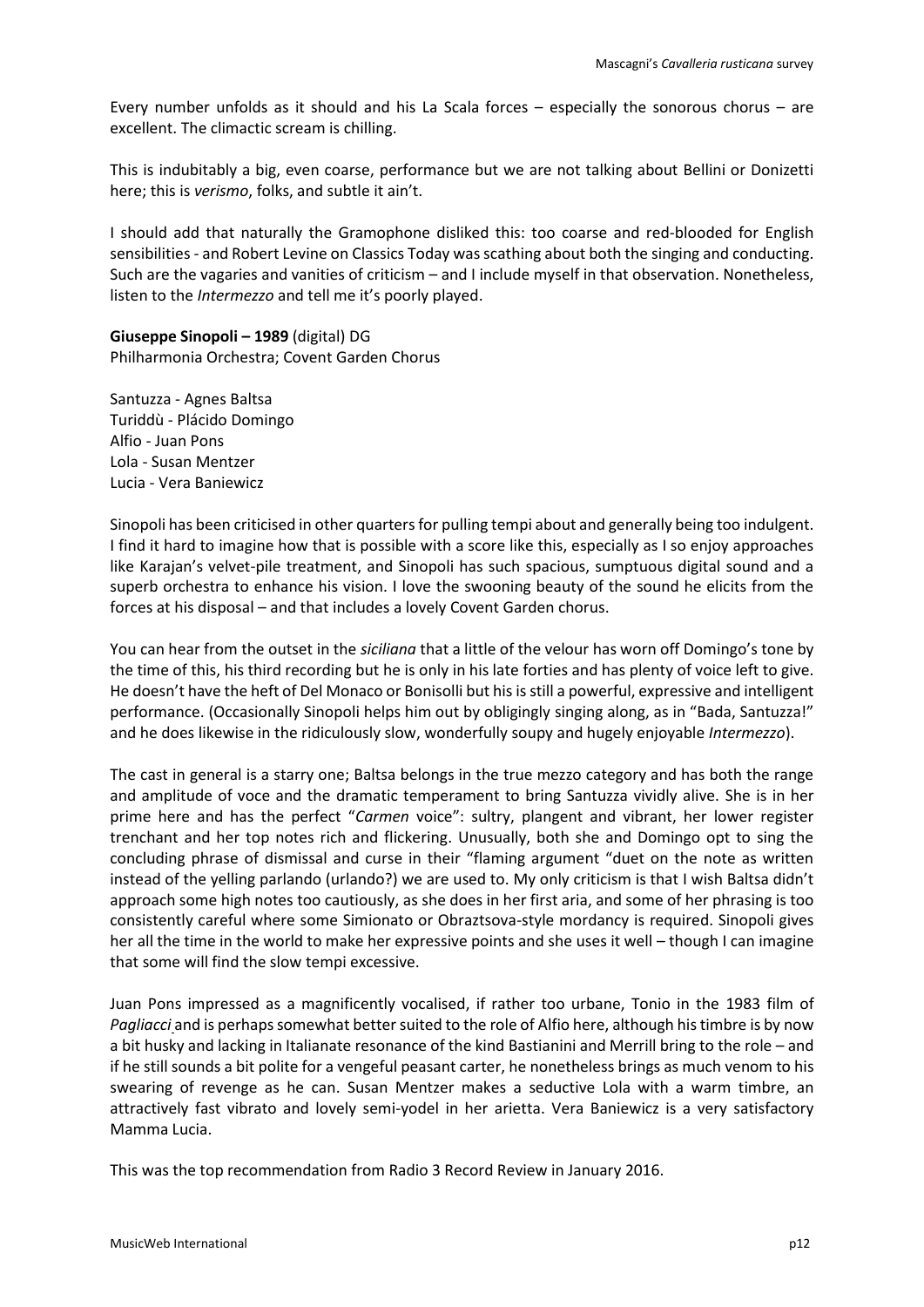**Semyon Bychkov - 1990** (digital) Philips Orchestre & Choeurs de Paris

Santuzza - Jessye Norman Turiddù - Giuseppe Giacomini Alfio - Dmitri Hvorostovsky Lola - Martha Senn Lucia - Rosa Laghezza

Everything about this recording looks promising: three celebrated singers, an equally famous conductor on a pedigree label – what could go wrong? Well, just about everything. Bychkov's manages the near-impossible which is to make this music dull; there is no flickering of Latin fire or – to change metaphors – heaving bosom in his phrasing and his Parisian orchestra sounds as if it would sooner be playing Delibes. Giacomini is a robust tenor of the kind I can admire if he is in the right Fach – his "L'anima ho stanca", for example, is stunning – but he sings his s*iciliana* without a shred of expression, just a blare of big, hectoring tone, occasionally making a noise which – if you will excuse my indelicacy – sounds as if he is reversing Caruso's dictum that "when-a you go to the bathroom, you push-a down, but when-a you sing, you push-a up" (OK; that anecdote is probably apocryphal, but you get my crude point). The chorus is distantly recorded and sounds as bored as I am; weak tenors, screeching sopranos and under-powered basses complete a disappointing ensemble. I have never heard such an uninspiring "Ineggiamo il Signor!"

Please understand that I adore Jessye Norman - I wrote the [MusicWeb appreciation](http://www.musicweb-international.com/classrev/2019/Oct/Norman_obit.htm) on her passing – and theoretically she has the right soprano Falcon for this role but she made a few recordings such as *Fidelio* for Haitink, *Carmen* for Ozawa and this one, where there is no correlation between her grand, stately temperament and the demands of the role. Hvorostovsky was newly unleashed on the operatic world at the time of this recording, having recently won the BBC Cardiff Singer of the World competition, but he sounds oddly subdued, as if he is singing Lieder, and even more oddly, his top notes are a bit cloudy. Martha Senn is an unmemorable Lola with an unpleasant vibrato; Mamma Lucia is wobbler.

Avoid, I implore you.

**Alexander Rahbari – 1992** (digital) Naxos Czecho-Slovak Radio Symphony Orchestra; Slovak Philharmonic Choir

Santuzza - Stefka Evstatieva Turiddù - Giacomo (Jaume) Aragall Alfio - Eduard Tumagian Lola - Anna di Mauro Lucia - Alzbeta Michalkova

Pavarotti hailed him as "the greatest of us all" but Aragall didn't make many recordings and indeed his stage career was limited by nerves. Already in his early 50's here, the bloom of his earlier years has gone, the vibrato has loosened, the top notes are thin and the tone is husky - a shame, because in his youth the voice was pure silver. Things start badly with a laboured, charmless *siciliana* and don't improve much, though he finds a bit of tone and charisma for the *Brindisi*. His Santuzza has a rich centre to her mezzo but she has a Scotto-type flap up top without that singer's compensatory technical and textual nuance and although I don't want to be unkind here, she also has what sounds like a speech impediment whereby she cannot pronounce her sibilants properly – and surely that matters in a singer. Frankly, under stress, she too often sounds more like Mamma Lucia.